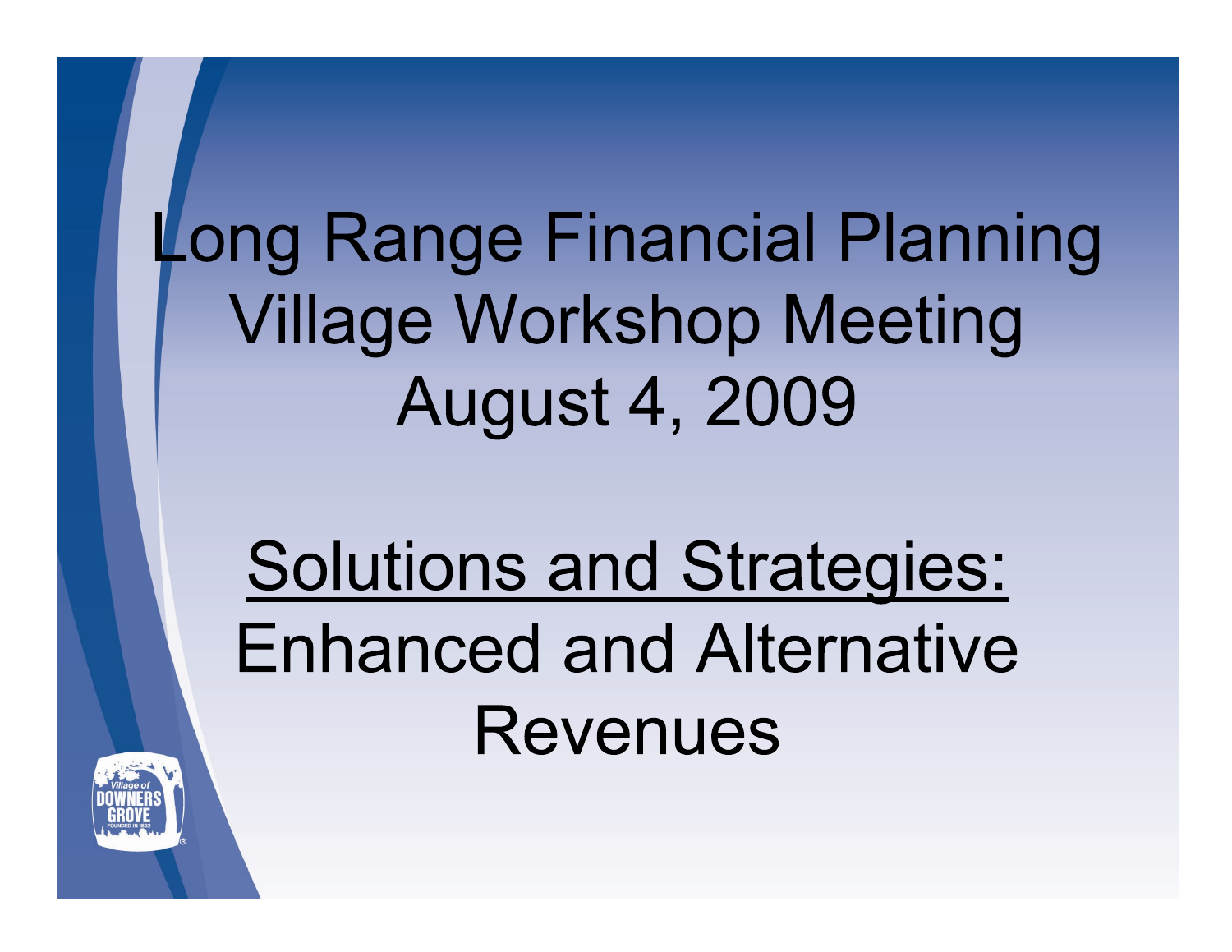|                | Long Range Financial Planning Calendar                              |
|----------------|---------------------------------------------------------------------|
| Date           | <b>Event/Activity</b>                                               |
| <b>May 19</b>  | General Fund Revenues, Expenses, Reserves and<br><b>Projections</b> |
| June 2         | •Tax Levy<br>.Infrastructure and Facilities<br>•Debt Capacity       |
| July 7         | <b>Village Services Discussion, Solutions and Strategies</b>        |
| July 21        | <b>Solutions and Strategies</b>                                     |
| Aug. 4         | <b>Solutions and Strategies, Alternative Revenues</b>               |
| <b>Aug. 18</b> | Strategic Plan, TCD 3, Conclusions                                  |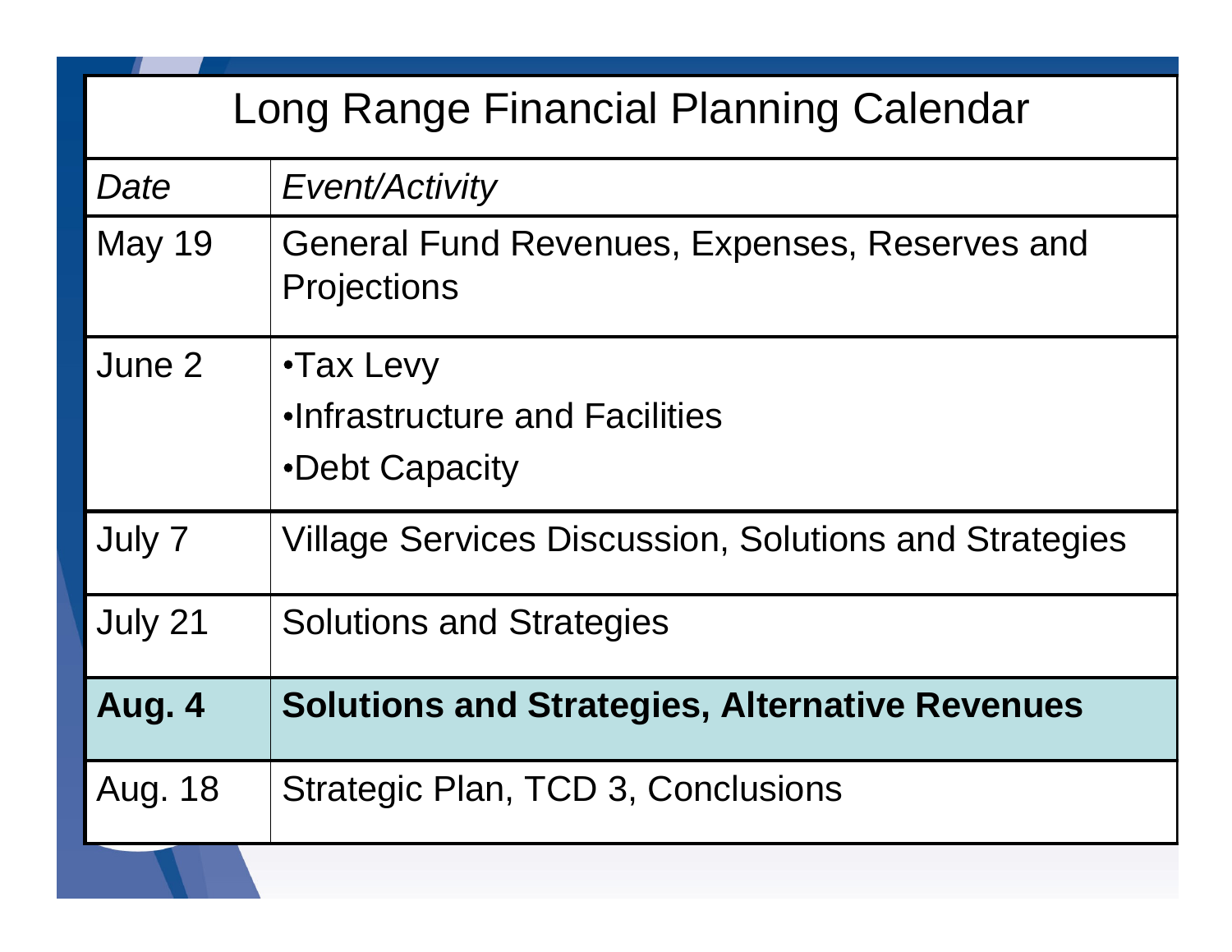**Potential Revenue Enhancements** 

- Home Rule Sales Tax
- Natural Gas Use Tax
- Electricity Tax
- Hotel Tax
- Fees

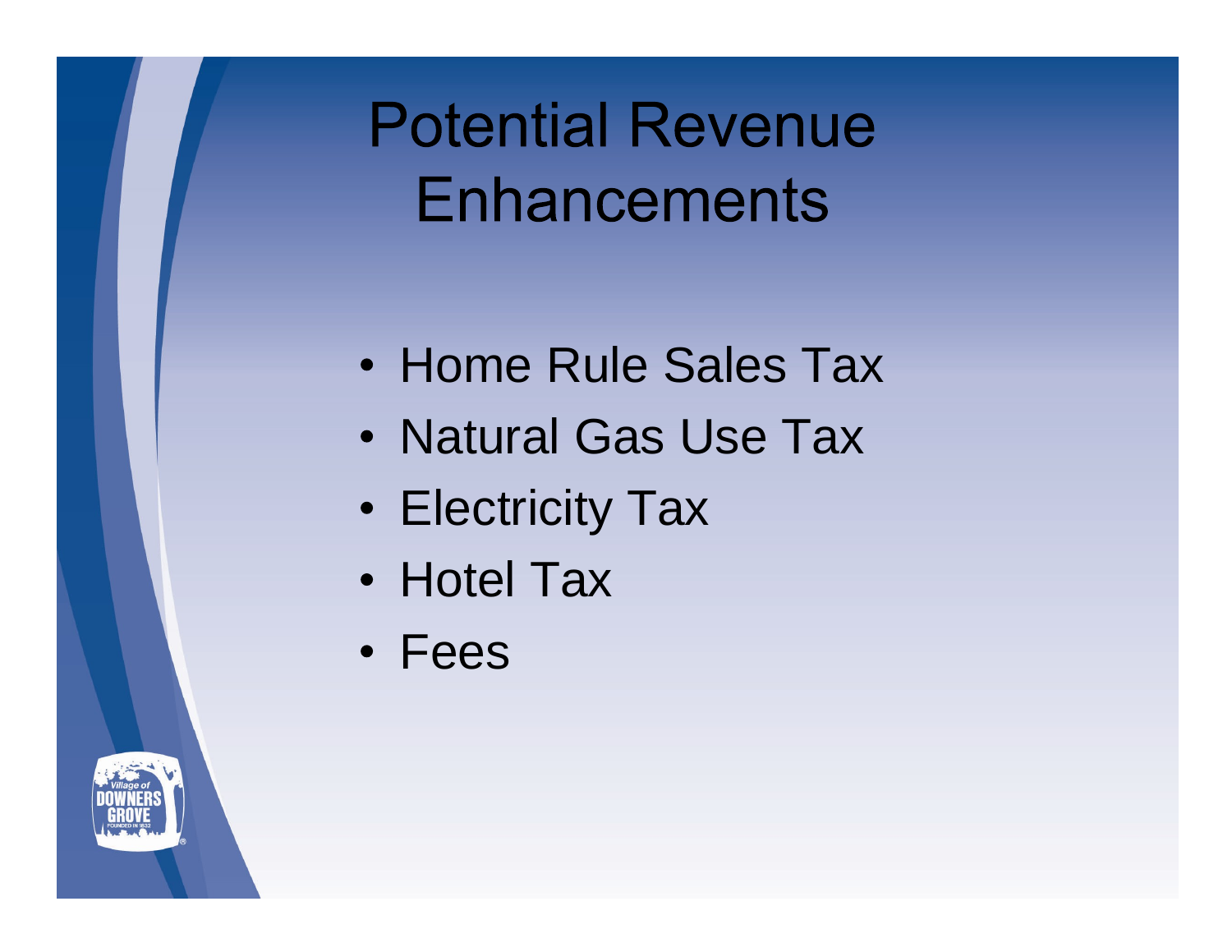### **Home Rule Sales Tax**

- Current Rate: 0.75%
	- 0.50% allocated to Capital Projects Fund
	- 0.25% allocated to Stormwater Fund
- Source: Sale of general merchandise within Village, with certain exceptions
- Revenue Potential:

|                      |               | <b>HRST Generated</b>   |  |
|----------------------|---------------|-------------------------|--|
| <b>HRST Increase</b> | New HRST Rate | <b>From Increase</b>    |  |
| 0.25%                | 1.00%  \$     | $1,990,000$ $\parallel$ |  |

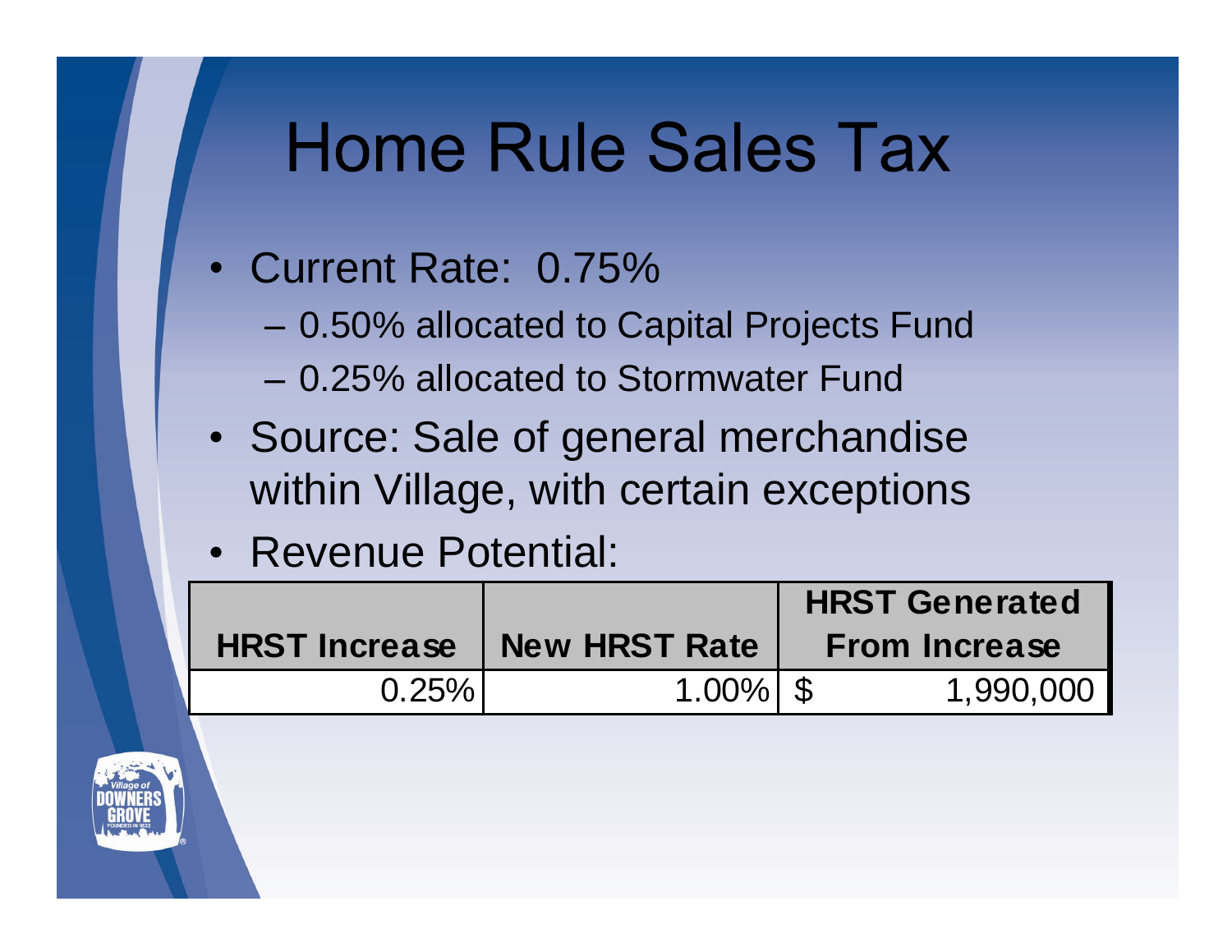## **Home Rule Sales Tax**

|                          | <b>Home Rule Sales</b>           |
|--------------------------|----------------------------------|
| <b>Municipality</b>      | <b>Tax Rate</b>                  |
| Lombard                  | $1.00\%$ , $2.00\%$ <sup>*</sup> |
| <b>Glen Ellyn</b>        | 1.00%                            |
| Wheaton                  | 1.00%                            |
| <b>Downers Grove</b>     | 0.75%                            |
| <b>Elmhurst</b>          | 0.75%                            |
| <b>Carol Stream</b>      | 0.50%                            |
| Naperville               | 0.00%                            |
| * 2.0% for Yorktown Mall |                                  |

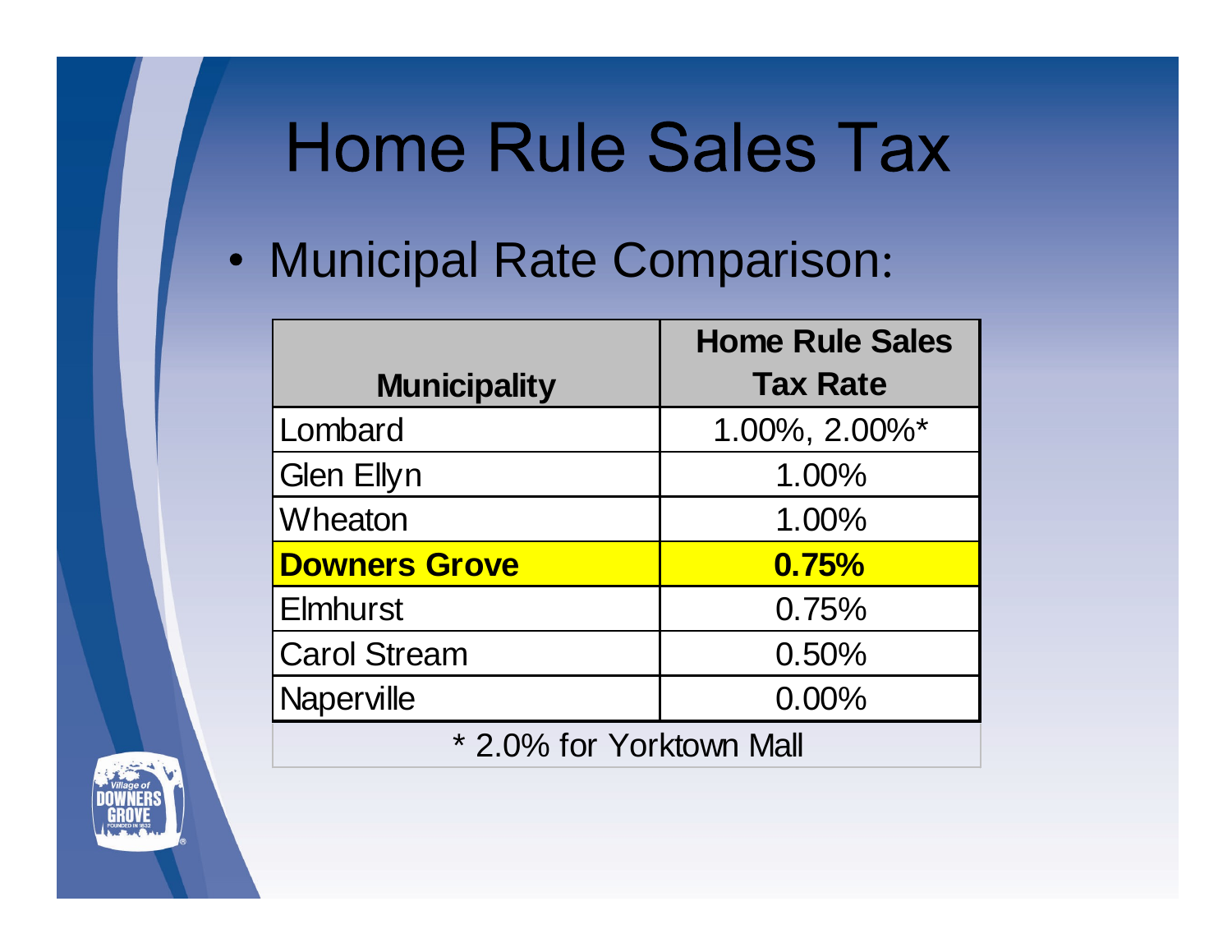### **Natural Gas Use Tax**

- Current Rate: \$0.015 per therm 100% allocated to General Fund
- Maximum Rate: \$0.05 per therm  $\bullet$
- Source: Natural Gas Consumption within Downers Grove
- Revenue Potential:

|                   | <b>NGUT</b>     |                 | <b>Potential Revenue</b> |
|-------------------|-----------------|-----------------|--------------------------|
|                   | <b>Increase</b> | <b>New Rate</b> | <b>Enhancement</b>       |
| $\mathbf{r}$<br>w | 0.005           | 0.020           | 163,000                  |
| æ<br>w            | 0.015           | 0.030           | 489,000                  |
| æ<br>w            | 0.025           | 0.040           | 816,000                  |

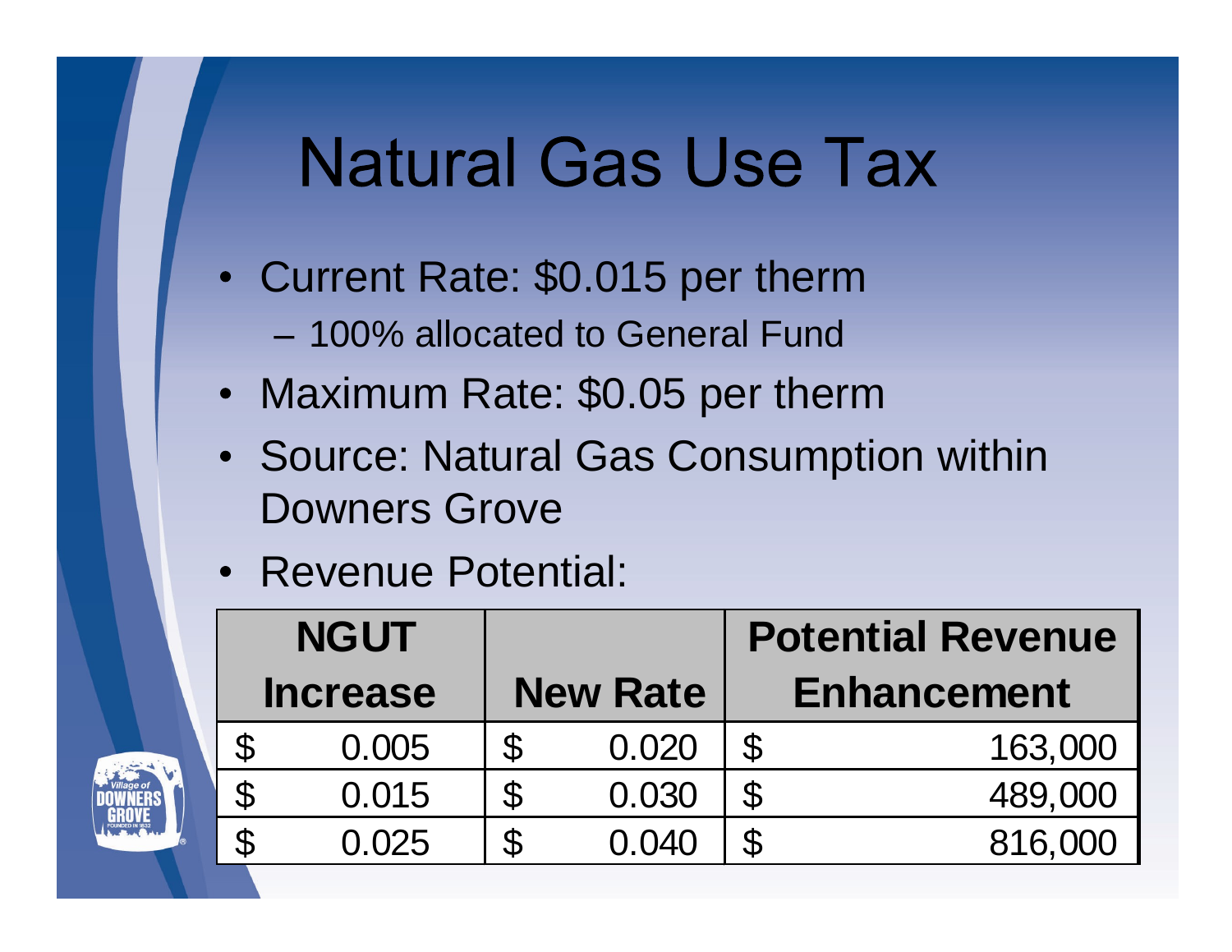## **Natural Gas Use Tax**

|                                         | <b>Natural Gas</b> |
|-----------------------------------------|--------------------|
| <b>Municipality</b>                     | Use Tax Rate*      |
| Lombard                                 | $5.00\%$           |
| Naperville                              | 0.040              |
| <b>Carol Stream</b>                     | 0.025              |
| <b>Glen Ellyn</b>                       | 0.020              |
| Wheaton                                 | 0.020              |
| <b>Downers Grove</b>                    | 0.015              |
| <b>Elmhurst</b>                         | 0.015              |
| *Lombard Charges on a Percentage Basis, |                    |
| All Others Charge on a per Therm Basis  |                    |

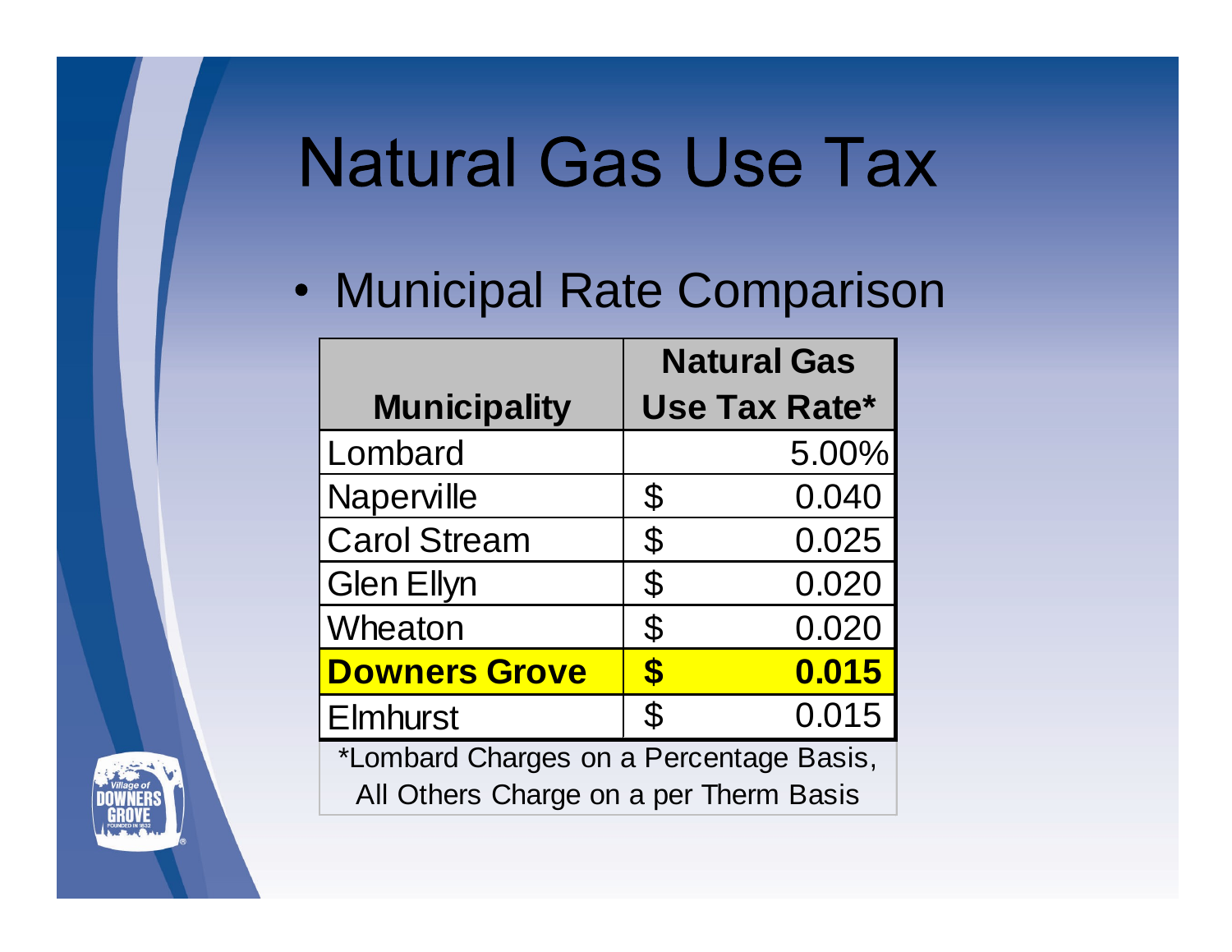## **Electricity Tax**

- Current rate: 3.5%
	- 100% allocated to General Fund
- Maximum rate: 5.0%
- Source: Electricity consumption within Downers Grove
- Revenue Potential:

| Potential Rate  |                 | <b>Projected Revenue</b> |
|-----------------|-----------------|--------------------------|
| <b>Increase</b> | <b>New Rate</b> | <b>Enhancement</b>       |
| 0.50%           | 4.00%           | \$276,000                |
| $1.00\%$        | 4.50%           | \$551,498                |
| $1.50\%$        | 5.00%           | \$826,996                |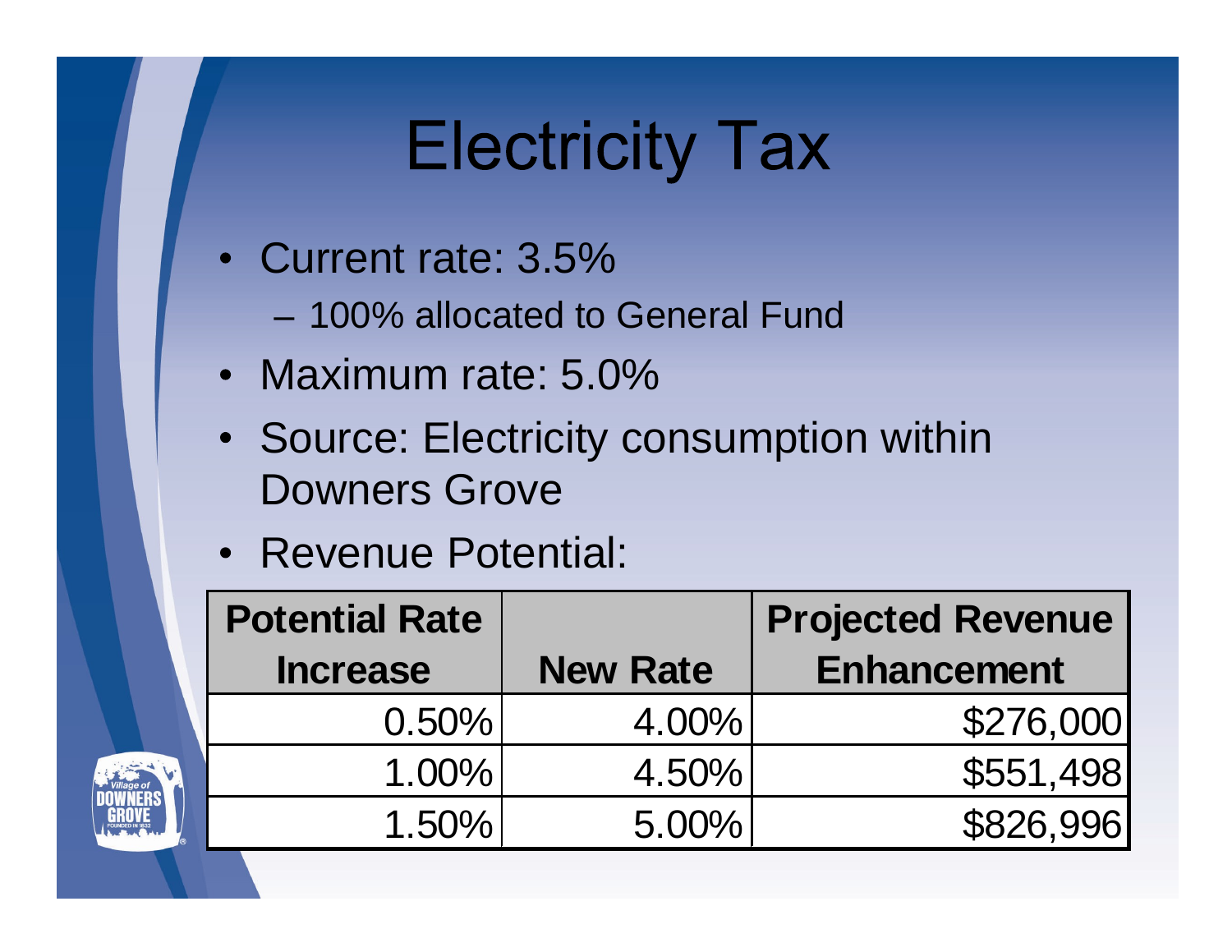# **Electricity Tax**

|                      | <b>Electricity</b> |
|----------------------|--------------------|
| <b>Municipality</b>  | <b>Tax Rate</b>    |
| <b>Carol Stream</b>  | $5.0\%$            |
| <b>Elmhurst</b>      | $5.0\%$            |
| Glen Ellyn           | $5.0\%$            |
| Lombard              | $5.0\%$            |
| Naperville           | $5.0\%$            |
| Wheaton              | $4.0\%$            |
| <b>Downers Grove</b> | 3.5%               |

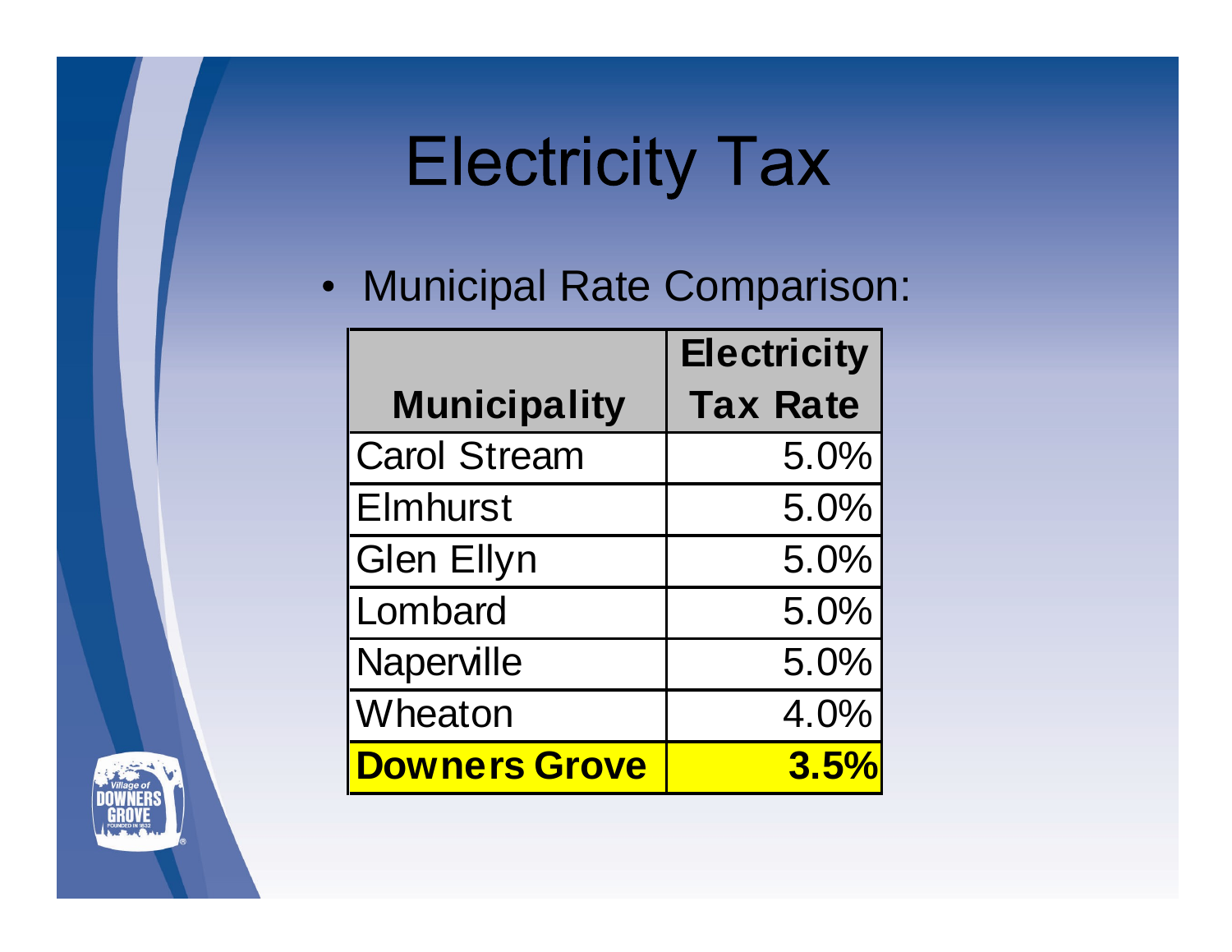### **Hotel Tax**

- Current Rate: 4.5%
	- Collected in General Fund, 50% to EDC, 8% to Community Grants
- Maximum Rate: N/A
- Source: Hotel stays within Downers Grove  $\bullet$
- Revenue Potential:

| <b>Potential Rate</b> |          |      | <b>Projected Revenue</b> |
|-----------------------|----------|------|--------------------------|
| <b>Increase</b>       | New Rate |      | <b>Enhancement</b>       |
| $0.50\%$              | $5.00\%$ | - 11 | 85,000                   |
| $1.00\%$              | $5.50\%$ | - 92 | 170,000                  |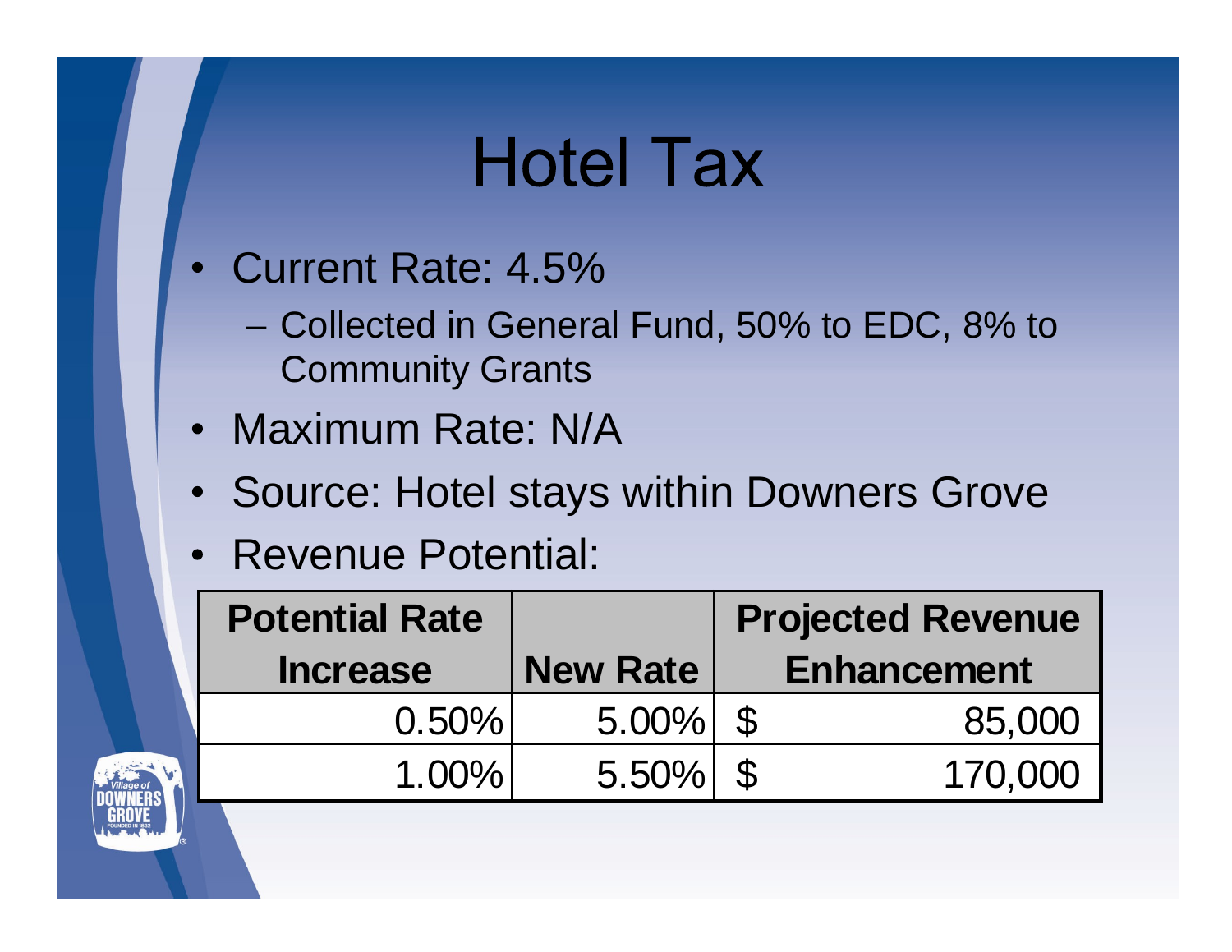# **Hotel Tax**

| <b>Municipality</b>  | Hotel Tax Rate |
|----------------------|----------------|
| <b>Carol Stream</b>  | $5.0\%$        |
| Glen Ellyn           | $5.0\%$        |
| Lombard              | $5.0\%$        |
| Wheaton              | $5.0\%$        |
| <b>Downers Grove</b> | 4.5%           |
| Naperville           | 4.4%           |
| <b>Elmhurst</b>      | $4.0\%$        |

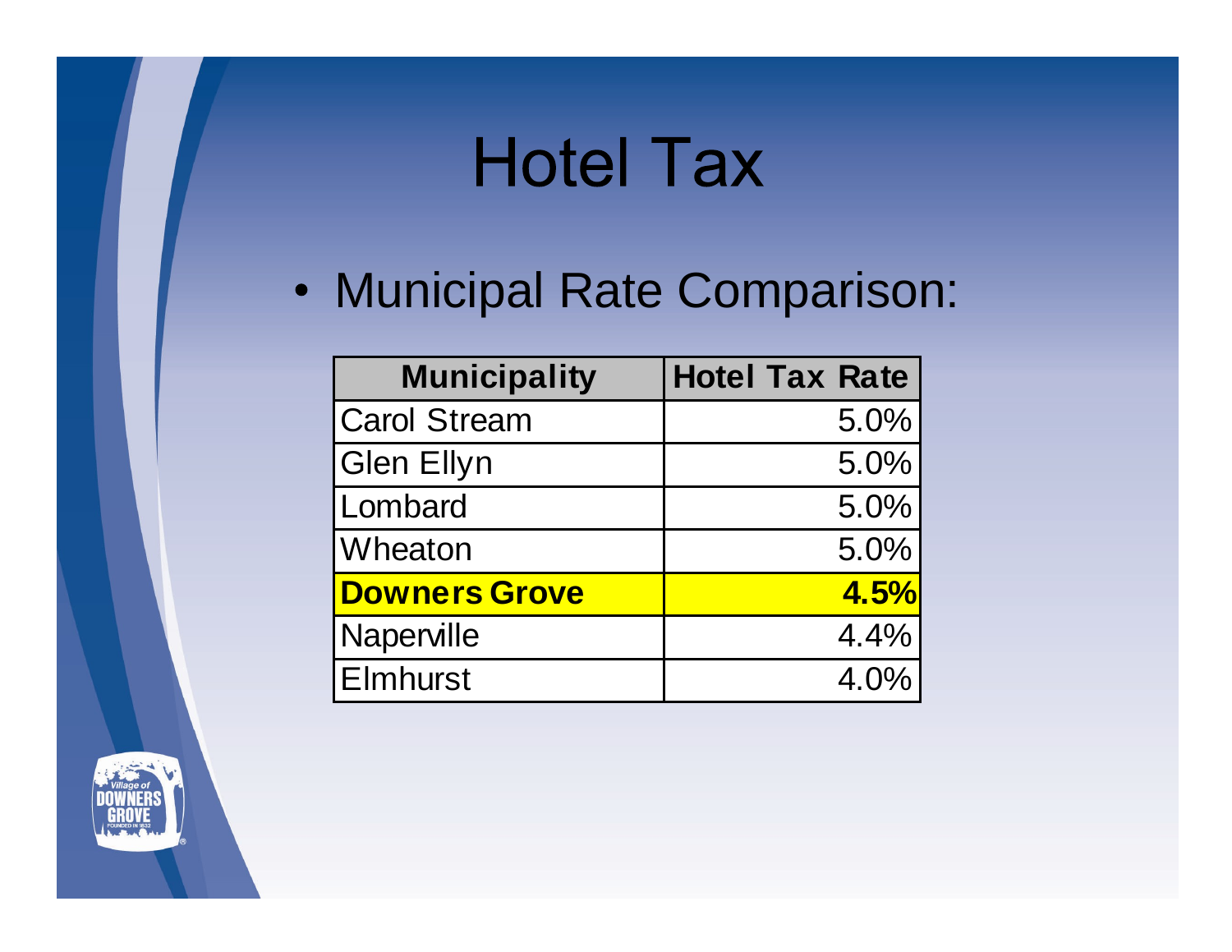# **Fee Adjustments**

Are being actively evaluated based on the following objectives:

- Simplification
- Competitiveness
- Cost recovery

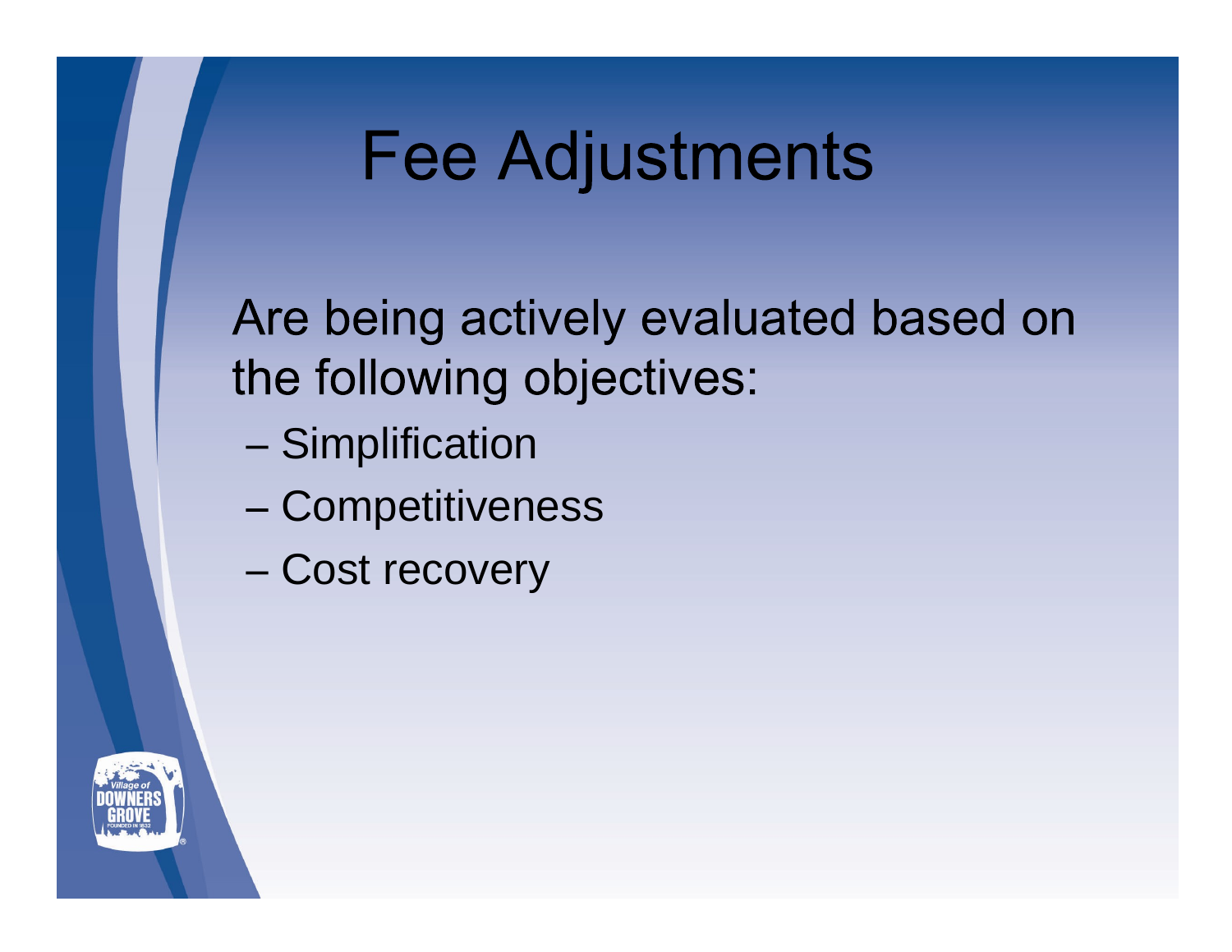### **Alternative Revenues**

- Food and Beverage / Liquor Tax
- Vehicle Stickers
- Real Estate Transfer Tax

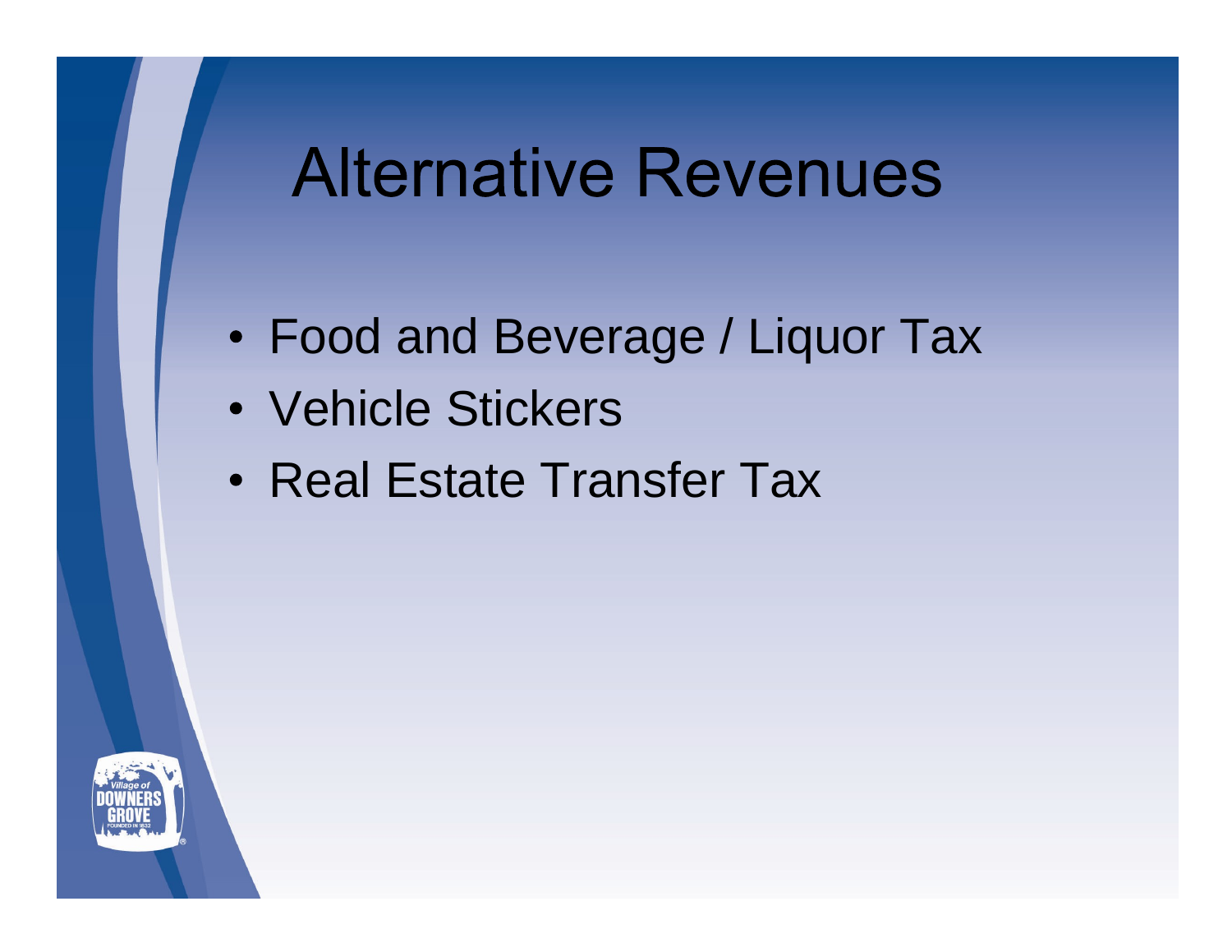## Food & Beverage / Liquor Tax

- Source: applies to prepared food & drinks purchased at qualifying establishments in the Village
- Revenue Potential:

| <b>Potential Tax</b> | <b>Food and Bev</b>   | <b>Liquor Tax</b> |              | <b>Combined</b> |
|----------------------|-----------------------|-------------------|--------------|-----------------|
| <b>Rate</b>          | <b>Tax Projection</b> | <b>Projection</b> |              | <b>Total</b>    |
| $0.50\%$             | 500,000               | 150,000           |              | 650,000         |
| $ .00\% $            | ,000,000              | 300,000           | $\bullet$    | ,300,000        |
| $.50\%$              | ,500,000              | 450,000           | $\mathbf{T}$ | 1,950,000       |

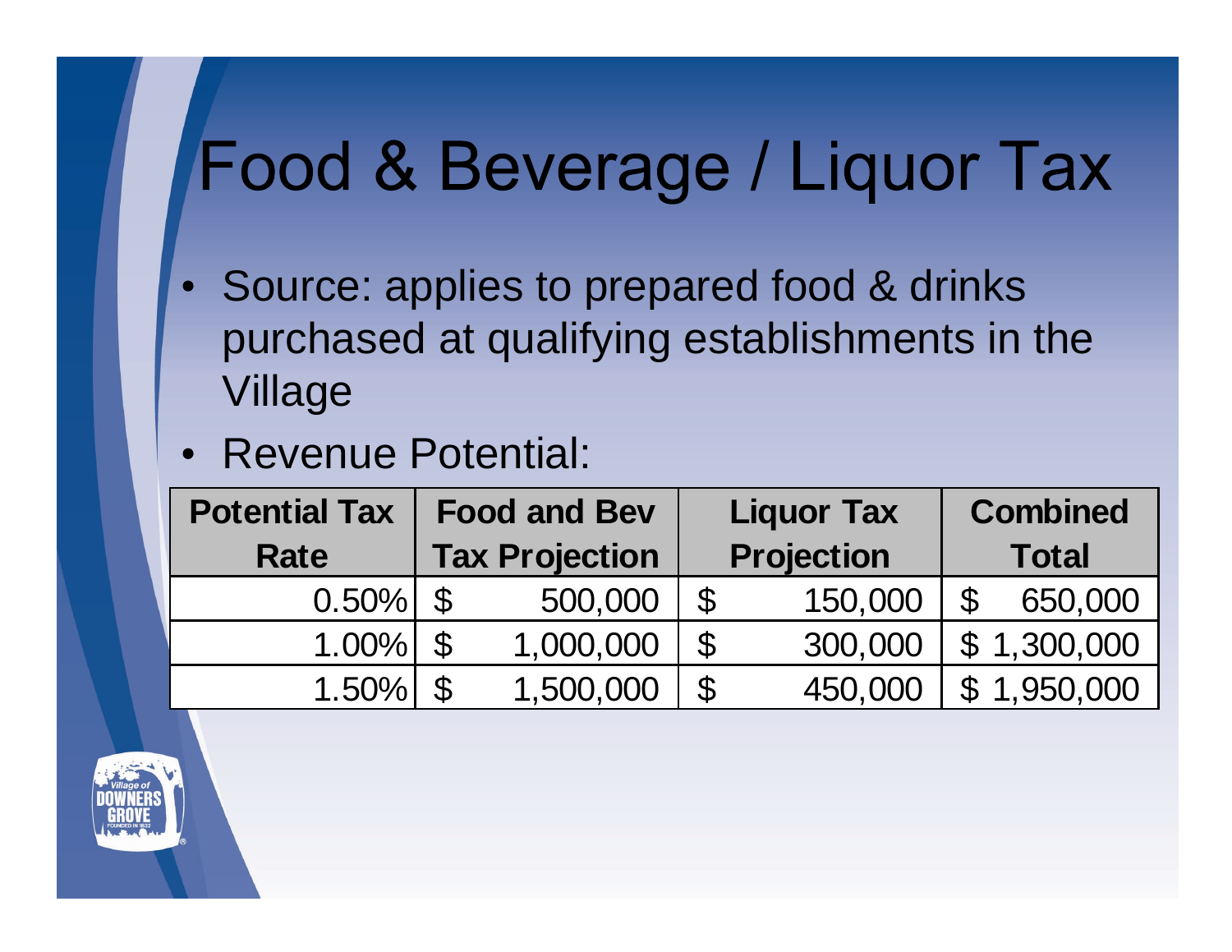# Food & Beverage / Liquor Tax

|                     | <b>Food and Beverage</b>                 |
|---------------------|------------------------------------------|
| <b>Municipality</b> | Tax Rates*                               |
| Naperville          | 1%, 2% in downtown                       |
| Elmhurst            |                                          |
| Lombard             | $1\%$                                    |
| <b>Carol Stream</b> | $0\%$                                    |
| Glen Ellyn          | 0%                                       |
| Wheaton             | $0\%$                                    |
|                     | *Food and Beverage Tax Applies to Liquor |

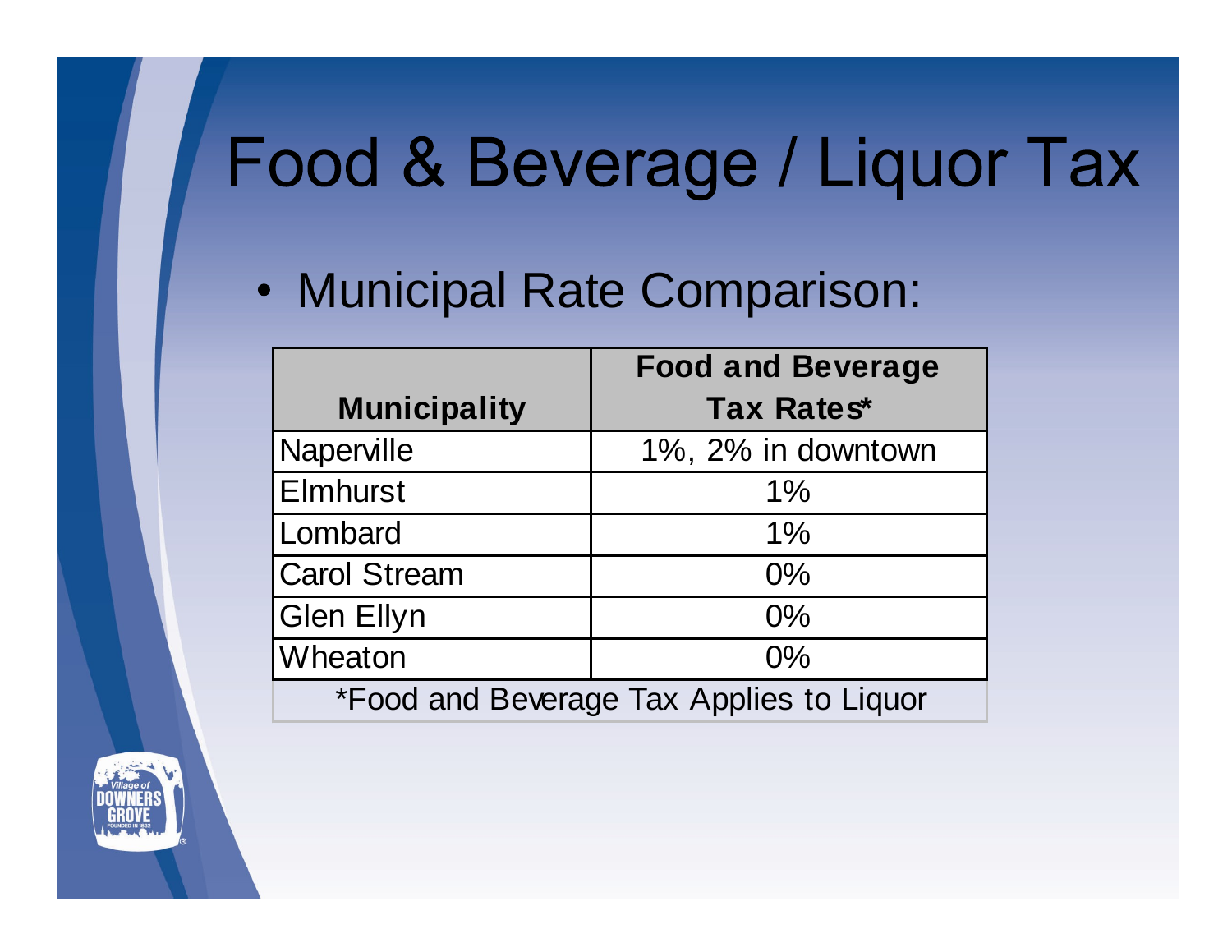### **Vehicle Stickers**

- Source: Downers Grove residents that own  $\bullet$ and operate vehicles principally housed within the Village
- Revenue Potential:

|                                    |                      |             | <b>Annual Sticker</b> |
|------------------------------------|----------------------|-------------|-----------------------|
|                                    | <b>Sticker Price</b> |             | <b>Revenue</b>        |
| $\mathbf{\Phi}$<br>$\mathbf{\Phi}$ | 20                   | $\mathbf U$ | 729,000               |
| $\mathbf{\Omega}$<br>$\mathbf U$   | 25                   | <b>J</b>    | 911,000               |
| ∩                                  | 30                   | $\mathbf U$ | 1,094,000             |
| $\mathbf{C}$<br>ັ∪                 | 35                   | $\bf{D}$    | ,276,000              |
| $\mathbf \sigma$<br>ັ∪             | 40                   |             | ,458,000              |

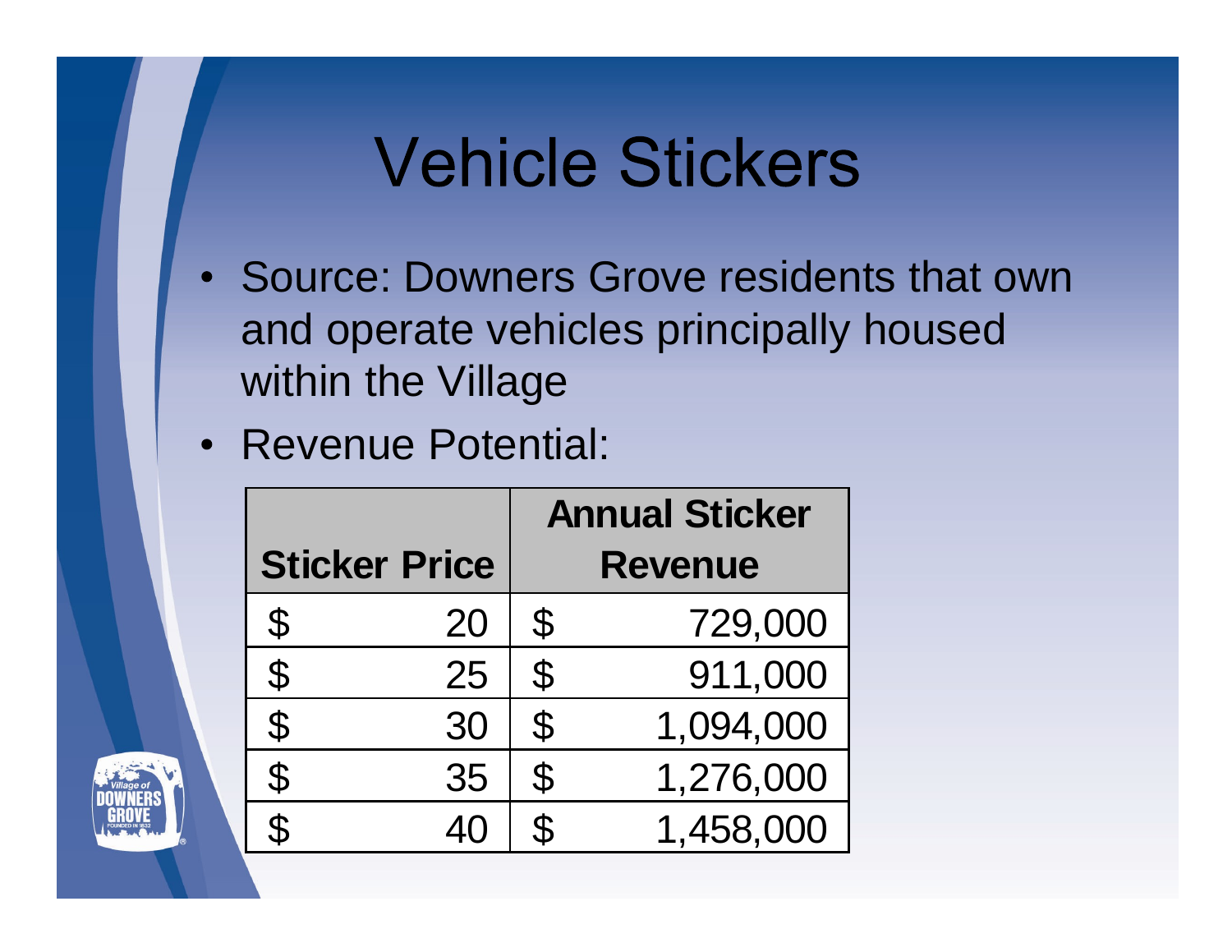## **Vehicle Stickers**

|                     | Vehicle Sticker |
|---------------------|-----------------|
| <b>Municipality</b> | <b>Price</b>    |
| Elmhurst            | 45              |
| <b>Glen Ellyn</b>   | 25              |
| <b>Carol Stream</b> | <b>US</b>       |
| Lombard             | ּ∪ ו            |
| Naperville          |                 |
| Wheaton             |                 |

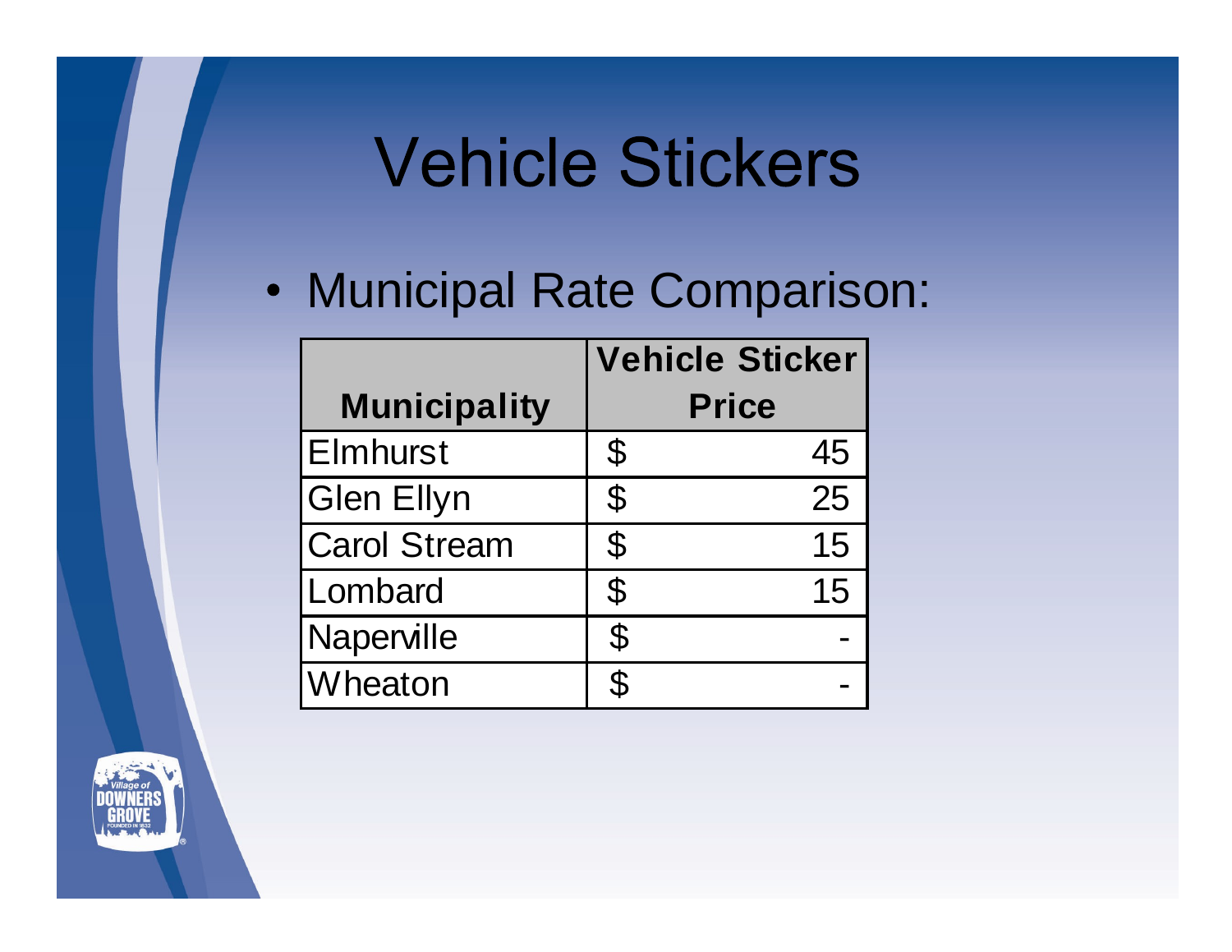### **Real Estate Transfer Tax**

- Source: Levied on the sale of residential or  $\bullet$ commercial property (requires referendum)
- Revenue Potential:

|                             | <b>Projected Revenue</b> |
|-----------------------------|--------------------------|
| <b>Real Estate Transfer</b> | <b>Generated from</b>    |
| Tax Amount per \$1,000      | Increase*                |
| 0.50                        | 92,000                   |
| 1.00                        | 184,000                  |
| 1.50                        | 276,000                  |
| 2.00                        | 368,000                  |
| 2.50                        | 460,000                  |
| $3.00$   \$                 | 553,000                  |
| *Based on 2008 sales data   |                          |

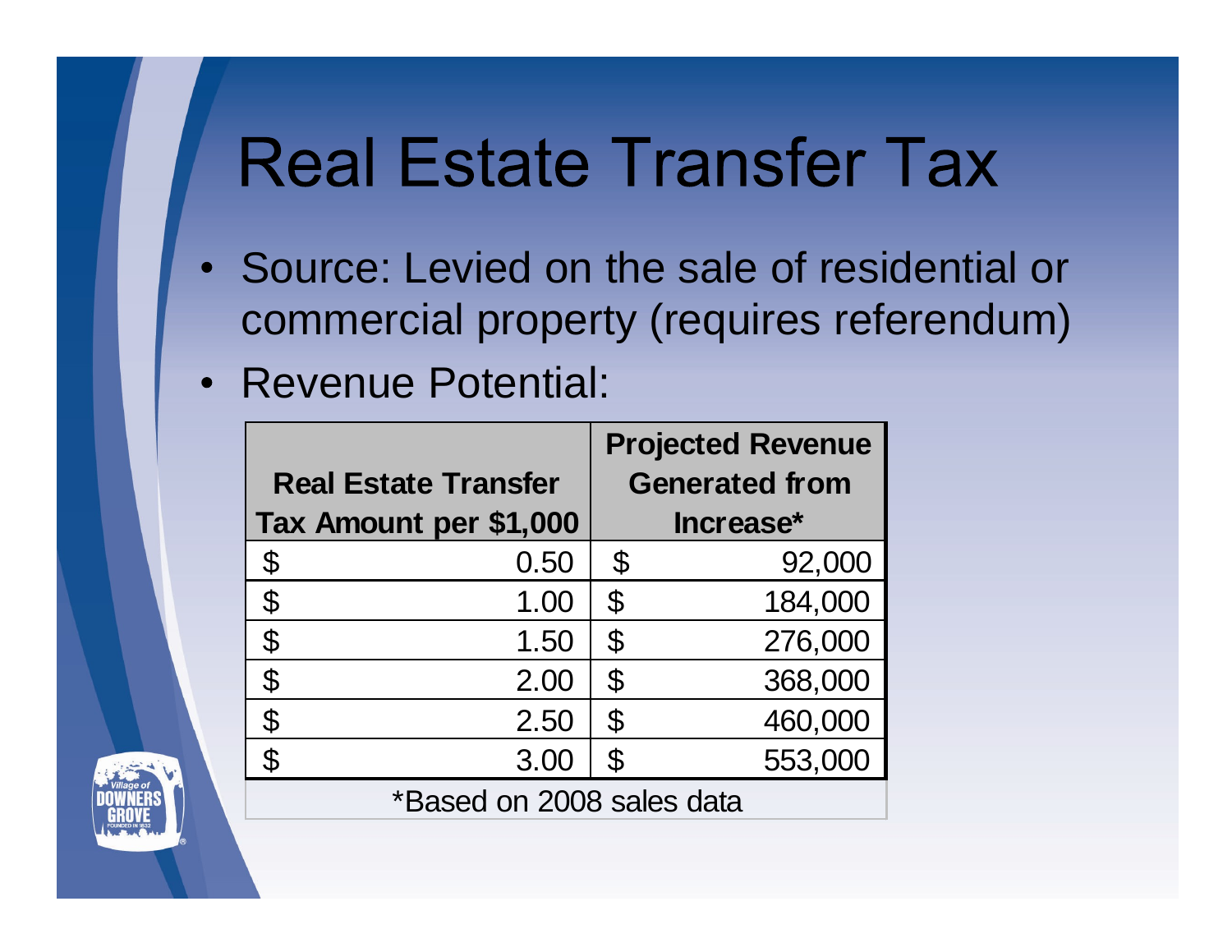# **Real Estate Transfer Tax**

|                               |  | <b>Real Estate</b> |
|-------------------------------|--|--------------------|
| <b>Municipality</b>           |  | Transfer Rate*     |
| <b>Carol Stream</b>           |  | 3.00               |
| <b>Glen Ellyn</b>             |  | 3.00               |
| Naperville                    |  | 3.00               |
| Wheaton                       |  | 2.50               |
| <b>Elmhurst</b>               |  | $.50$ $'$          |
| Lombard                       |  |                    |
| *Per \$1,000 of Selling Price |  |                    |

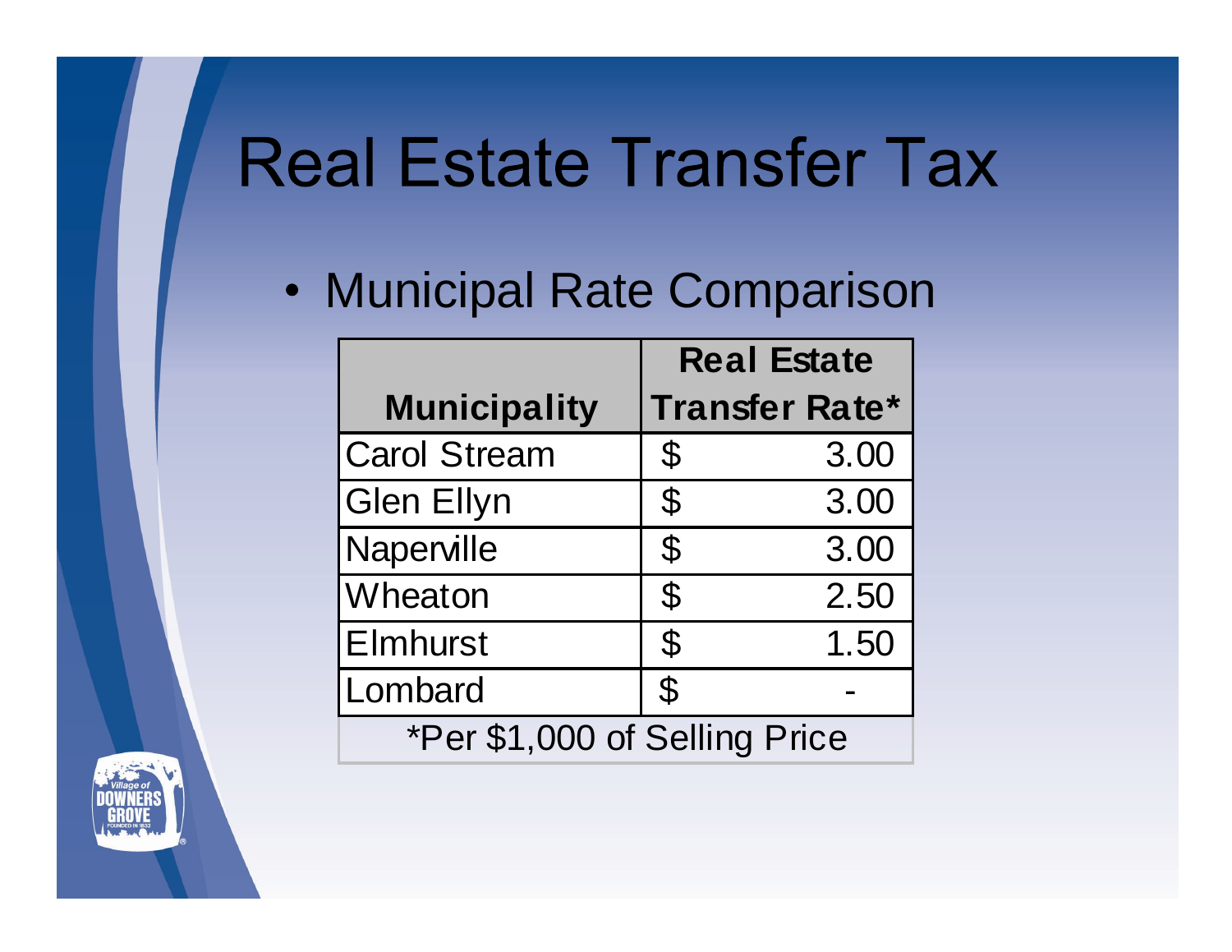# **Enhanced and Alternative Revenues Options**

|                           |                             | Projected   |
|---------------------------|-----------------------------|-------------|
| <b>Available Revenues</b> | <b>Revenue Enhancement</b>  | Revenue     |
| Home Rule Sales Tax       | 0.75% to 1.00%              | \$1,990,000 |
| Natural Gas Use Tax       | \$0.015 to \$0.30 per therm | 490,000     |
| <b>Electricity Tax</b>    | $3.5\%$ to $5.0\%$          | 826,000     |
| <b>Hotel Tax</b>          | 4.5% to 5.0%                | 85,000      |
| <b>Food and Bev Tax</b>   | 0% to 1.00%                 | \$1,000,000 |
| Liquor Tax                | 0% to 1.00%                 | 300,000     |
| Vehicle Stickers          | \$0 to \$30                 | \$1,094,000 |
| <b>TOTAL</b>              |                             | \$5,785,000 |